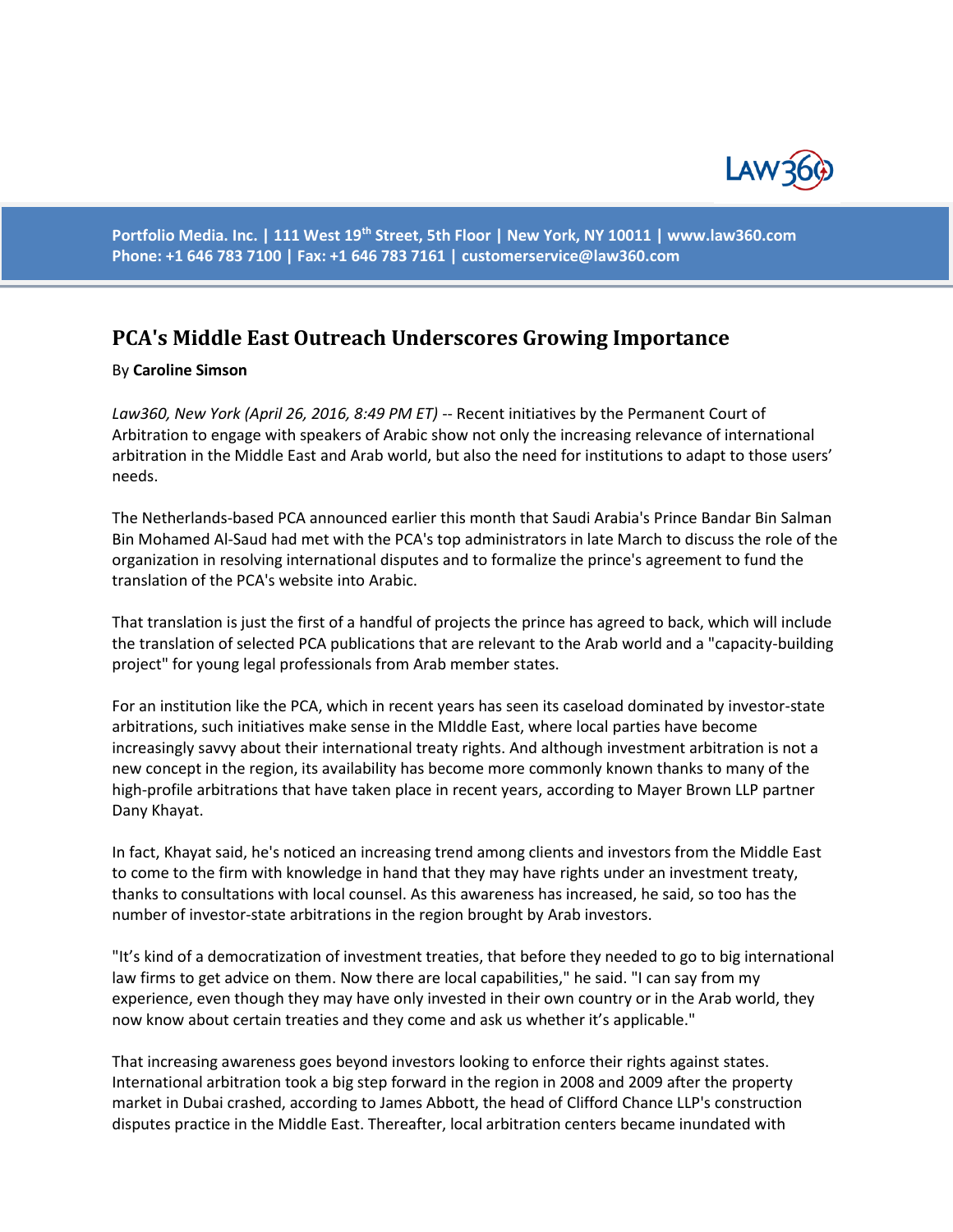arbitration claims.

"Lots of people who'd never even read their contracts suddenly became aware that they had an arbitration clause," he said.

And as the number of regional cases in the Middle East continues to rise — such as those between an Arab state and an Arab party, or between two Arab parties — it has become more important for the PCA to reach parties in countries like Sudan, Libya and Djibouti, where people may not be as comfortable with English or French. Its partnership with Prince Bandar is an effort in that direction.

Nor are the PCA and the prince alone in their push. Nations like the United Arab Emirates began taking steps years ago to ensure that multinational companies could resolve disputes under the familiar auspices of international arbitration. Such initiatives included its launch of the Dubai International Financial Centre, which is an independent jurisdiction within the UAE that operates under its own common-law based legal system and regulatory framework.

Within the DIFC is the Dispute Resolution Authority, which in November formalized its relationship with th[e London Court of International Arbitration](https://www.law360.com/company/london-court-of-international-arbitration) to form the DIFC-LCIA Arbitration Centre. Indeed, there's long been a sense among Middle Eastern countries eager to draw in more investment that a stable international arbitration system is a necessity.

"All countries that want to be seen as players on the international stage want to have an internationally recognized form of alternative dispute resolution," said Abbott.

In a way, the PCA's outreach to Middle Eastern parties and countries is the mirror image of that, said [Baker Botts LLP](https://www.law360.com/firm/baker-botts) partner Seth Taube.

"This is the arbitration system trying to develop local acceptance," he said.

According to the International Bureau of the PCA, the prince's visit is part of a larger initiative by the PCA to foster closer cooperation with the Arab arbitration community. In October, PCA officials visited Kuwait to meet with Prime Minister Jaber Al-Sabah, Minister of Foreign Affairs Sabah Al-Sabah, and Speaker of Parliament Marzouq Al-Ghanim, where they discussed a possible host-country agreement, by which the PCA could offer the full benefit of its services in that country.

Earlier projects have included the translation of the 2012 PCA Arbitration Rules into Arabic through a grant from the Kuwaiti Ministry of Justice.

In an email, a spokesperson from the PCA's International Bureau noted that since it is an intergovernmental organization with a global reach, the institution strives to reach out to all regions in an effort to further its objectives. Discussions between the PCA and its Arab member states have been ongoing for quite some time, the representative said.

"By making its services available to the Arabic-speaking world, e.g., by providing training to young legal professionals, the PCA is fulfilling the objectives set by its founding fathers in 1899 and 1907," the organization said in a statement.

Such outreach has become a necessity as international deals increasingly involve stakeholders who hail from outside the traditional centers of business, Taube said.